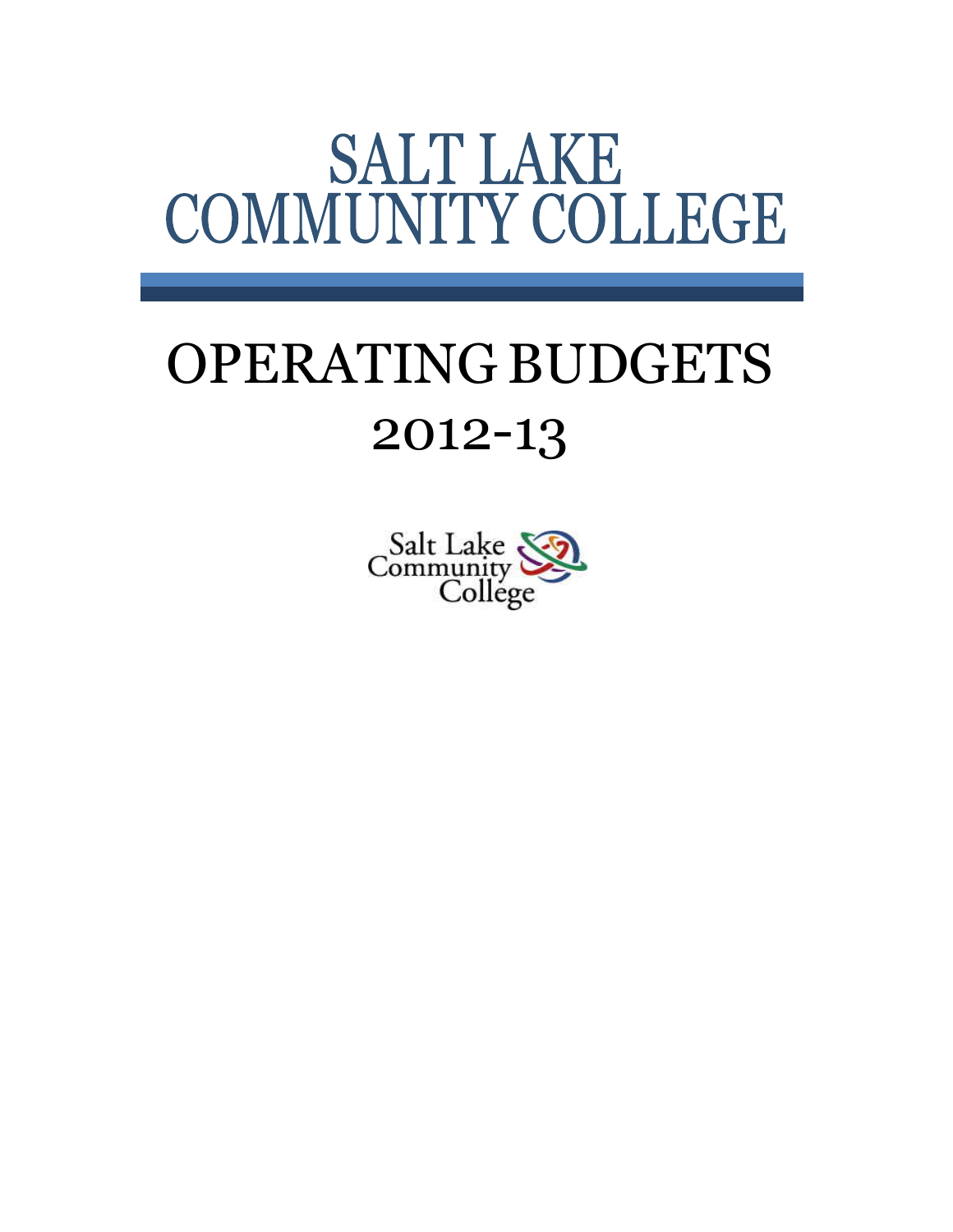# Salt Lake Community College Operating Budget Report



**Higher Education**  *2013 Appropriated Ongoing Tax Funds Budget* 



# **Salt Lake Community College**

*2013 Estimated Total Operating Budget* 



# **Five Major Budget Classifications:**

 $\triangleright$  General Operating Budget

*Primary budget for college; supports salaries, benefits, supplies; funded thru tax funds and tuition revenues*

#### $\triangleright$  Capital Budget

*One-time funds used to support new buildings and remodels – cannot be used for salaries or ongoing operating expenses*

#### $\triangleright$  Auxiliary Budget

*Student Center, Food Service and Bookstore activities – intended to be fully self-support*

#### Ø Restricted Budget

*Funded by external groups via grants and contracts for specific projects and programs*

#### $\triangleright$  Designated Budget

*Generally funded thru student fees and intended to be self-support programs. Parking Services is an example of a designated budget*

# **Salt Lake Community College**

*History of Appropriated State Tax Funds* 

\$80,000,000 \$70,000,000 \$60,000,000 \$50,000,000 \$40,000,000 \$30,000,000 \$20,000,000 \$10,000,000 \$0 BLSS **POCA**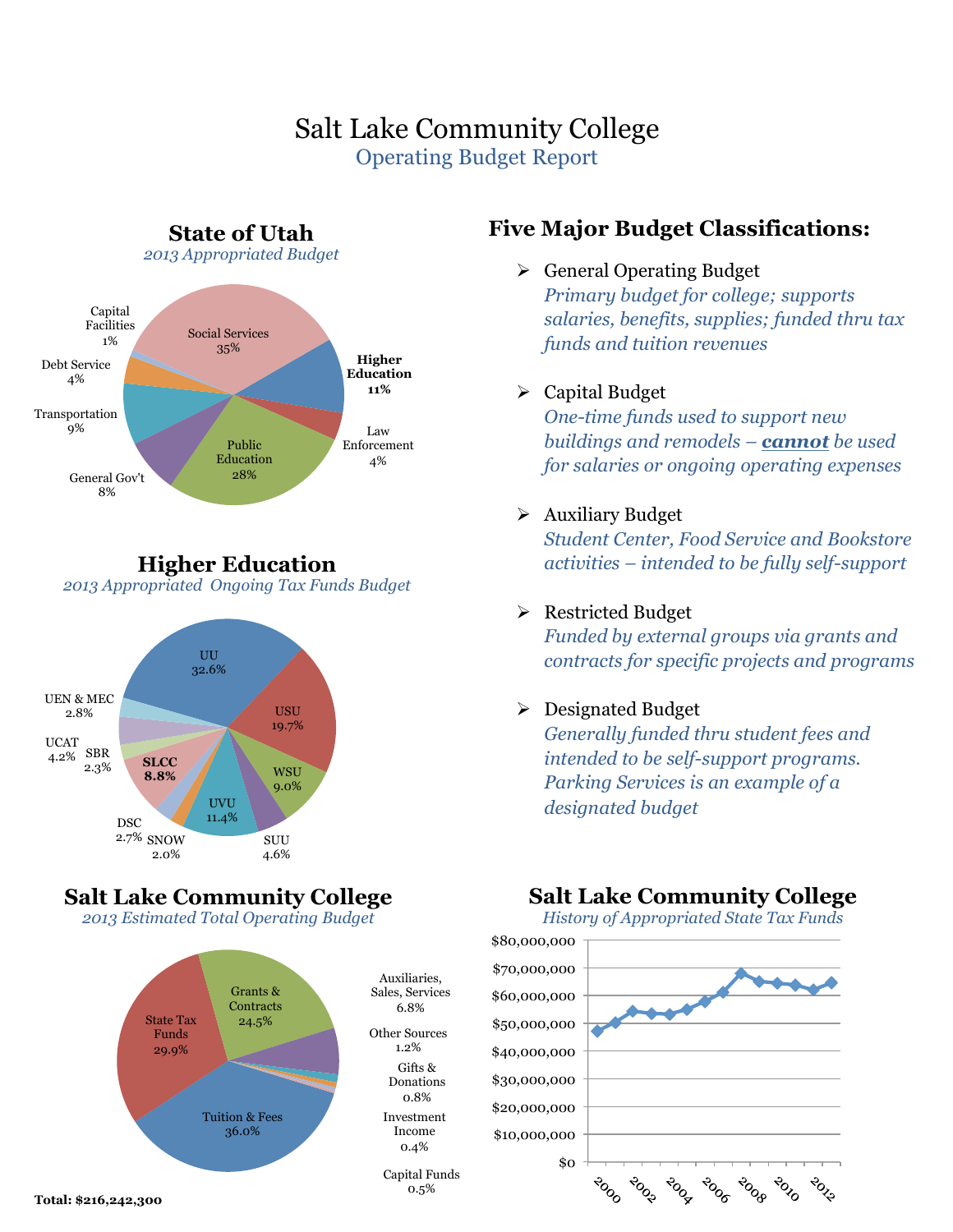FY 2013 Operating Budget (All Funds)



| <b>Revenue Source</b>         | Amount        | % of Budget |
|-------------------------------|---------------|-------------|
| <b>Tuition &amp; Fees</b>     | \$77,955,200  | 36.0%       |
| <b>State Appropriations</b>   | 64,648,700    | 29.9%       |
| <b>Grants &amp; Contracts</b> | 53,046,900    | 24.5%       |
| Auxiliaries, Sales, Services  | 14,627,000    | 6.8%        |
| <b>Other Sources</b>          | 2,526,500     | 1.2%        |
| Gifts & Donations             | 1,638,000     | 0.8%        |
| Capital Appropriations        | 1,000,000     | $0.5\%$     |
| <b>Investment Income</b>      | 800,000       | 0.4%        |
| <b>Total Revenues</b>         | \$216,242,300 |             |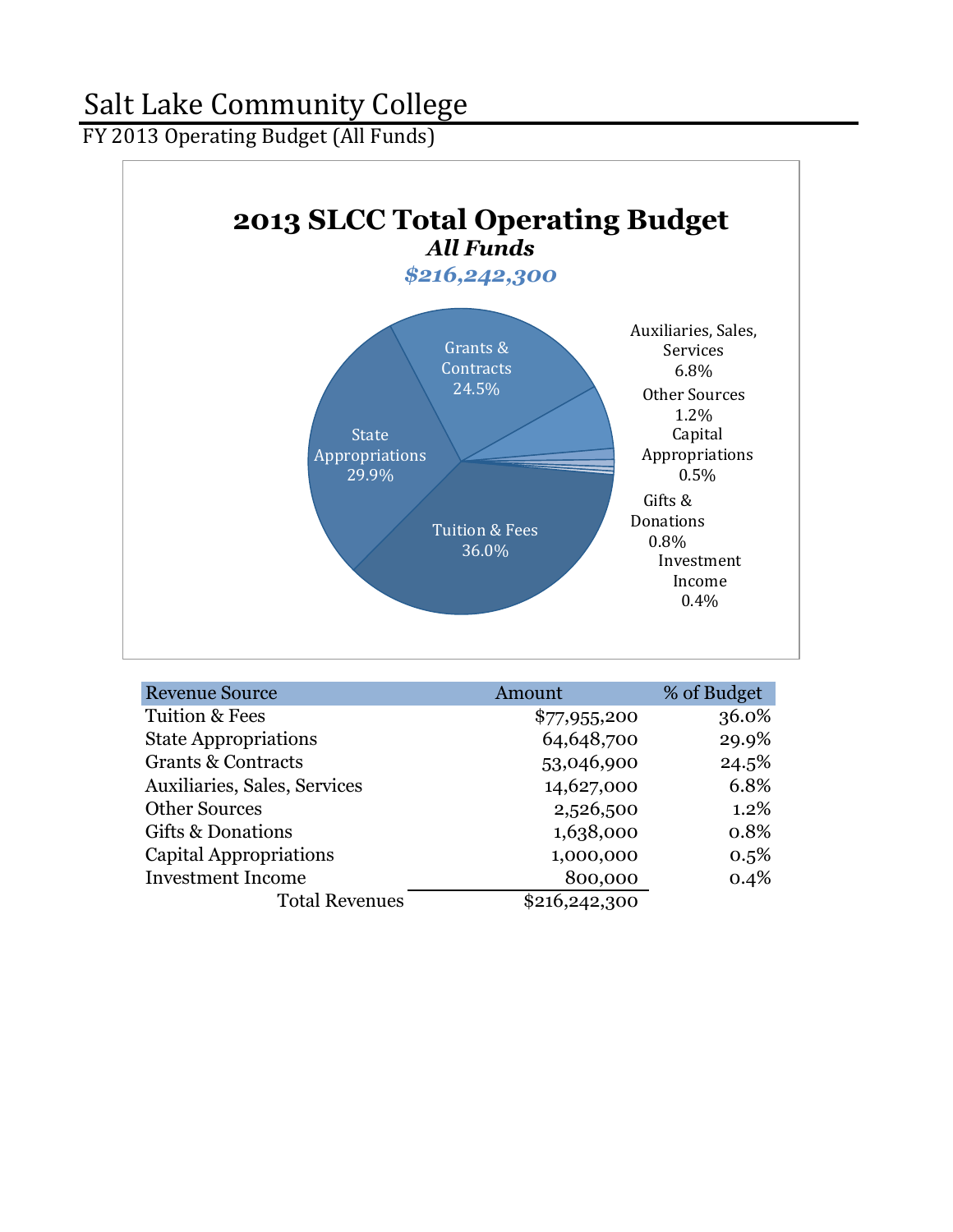FY 2013 Appropriated Operating Base Budget



|                                   | <b>Education &amp; General</b> | <b>School of Applied Technology</b> | <b>Educationally Disadvantaged</b> | <b>Total Appropriated Budget</b> |
|-----------------------------------|--------------------------------|-------------------------------------|------------------------------------|----------------------------------|
| Revenues:                         |                                |                                     |                                    |                                  |
| Tuition & Fees                    | \$56,545,900                   | \$1,140,000                         | \$0                                | \$57,685,900                     |
| Sales & Services                  | 110,000                        |                                     |                                    | 110,000                          |
| Other Sources                     | 215,000                        |                                     |                                    | 215,000                          |
| Transfers from SBR <sup>(1)</sup> | 565,500                        |                                     |                                    | 565,500                          |
| State General Fund                | 9,387,000                      | 4,165,200                           | 178,400                            | 13,730,600                       |
| <b>State Education Fund</b>       | 49,202,700                     | 1,715,400                           |                                    | 50,918,100                       |
| <b>Total Revenues</b>             | \$116,026,100                  | \$7,020,600                         | \$178,400                          | \$123,225,100                    |
| Expenditures:                     |                                |                                     |                                    |                                  |
| Salaries                          | 46,333,196                     | 2,932,317                           |                                    | 49,265,513                       |
| Wage Related Faculty              | 14,122,018                     | 1,205,184                           |                                    | 15,327,202                       |
| Wage Payroll                      | 7,292,481                      | 380,327                             |                                    | 7,672,808                        |
| Total Salaries & Wages            | \$67,747,695                   | \$4,517,828                         | \$0                                | \$72,265,523                     |
| <b>Employee Benefits</b>          | 26,812,929                     | 1,675,645                           | $\Omega$                           | 28,488,574                       |
| <b>Total Personnel Services</b>   | \$94,560,624                   | \$6,193,473                         | \$0                                | \$100,754,097                    |
| Travel                            | 269,687                        | 20,600                              | $\Omega$                           | 290,287                          |
| Current Expense <sup>(2)</sup>    | 16,252,522                     | 715,927                             | 178,400                            | 17,146,849                       |
| Fuel & Power                      | 3,468,600                      | 90,600                              |                                    | 3,559,200                        |
| Equipment                         | 1,474,667                      |                                     |                                    | 1,474,667                        |
| <b>Total Expenditures</b>         | \$116,026,100                  | \$7,020,600                         | \$178,400                          | \$123,225,100                    |

| <b>By Function:</b>          | <b>Budgeted Amount</b> | $\frac{0}{0}$ | <b>Average Salary and Wage Increases:</b> |       |
|------------------------------|------------------------|---------------|-------------------------------------------|-------|
| Instruction                  | \$62,382,052           | 50.6%         | Faculty                                   | 1.20% |
| Academic Support             | 7,171,979              | 5.8%          | Executives                                | 1.00% |
| <b>Student Services</b>      | 12,233,470             | 9.9%          | Staff                                     | 1.20% |
| <b>Institutional Support</b> | 21,619,207             | 17.5%         | <b>Hourly Teaching</b>                    | 1.01% |
| Facilities                   | 18,866,531             | 15.3%         | Hourly Non-Teaching                       | 1.00% |
| <b>Public Service</b>        | 158.861                | 0.1%          |                                           |       |
| Scholarships                 | 793,000                | 0.6%          |                                           |       |
| <b>Total Dollars</b>         | \$123,225,100          |               |                                           |       |

| Faculty                | 1.20% |
|------------------------|-------|
| Executives             | 1.00% |
| Staff                  | 1.20% |
| <b>Hourly Teaching</b> | 1.01% |
| Hourly Non-Teaching    | 1.00% |
|                        |       |

1. Beginning FY 2013 the LFA has required that we report funds transferred from SBR in our initial operating budgets

2. Current Expense Includes: computer-related purchases and services, leases and rentals, contracts, service and repairs, insurance, supplies, minor equipment and scholarships, etc.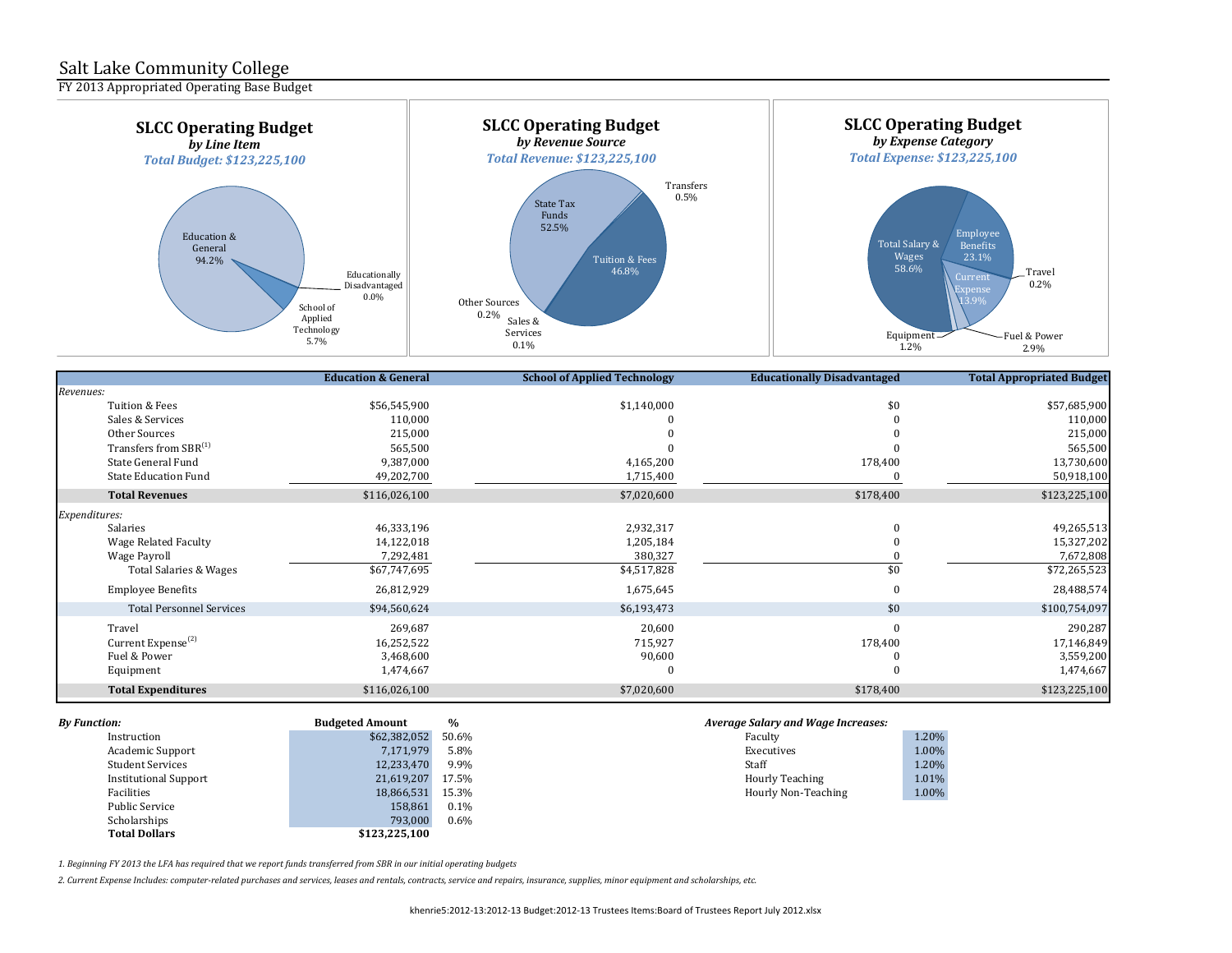*Review of Revenue Sources - FY 2013 & FY 2012*



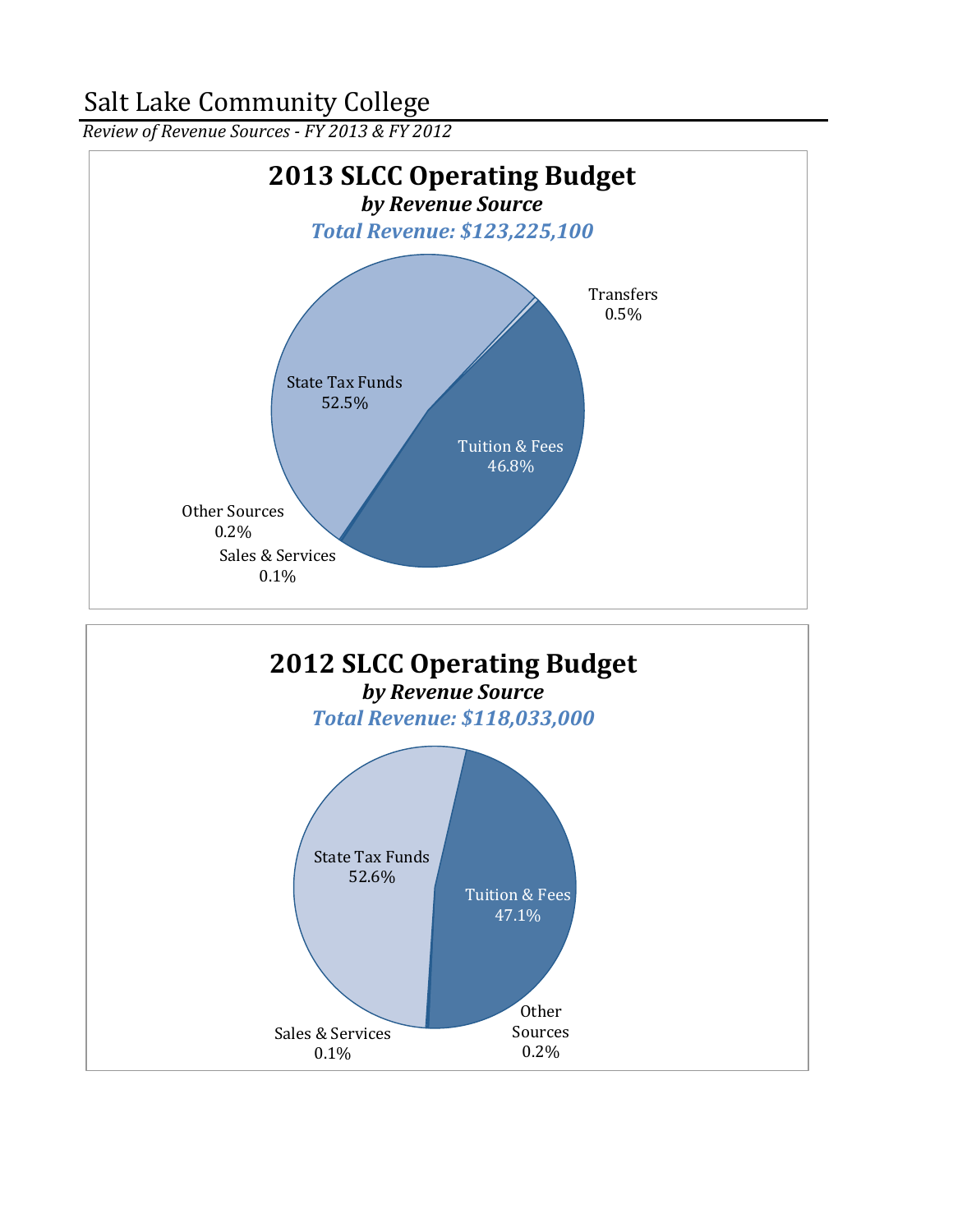*Review of Expenses by Function - FY 2013 & FY 2012* 

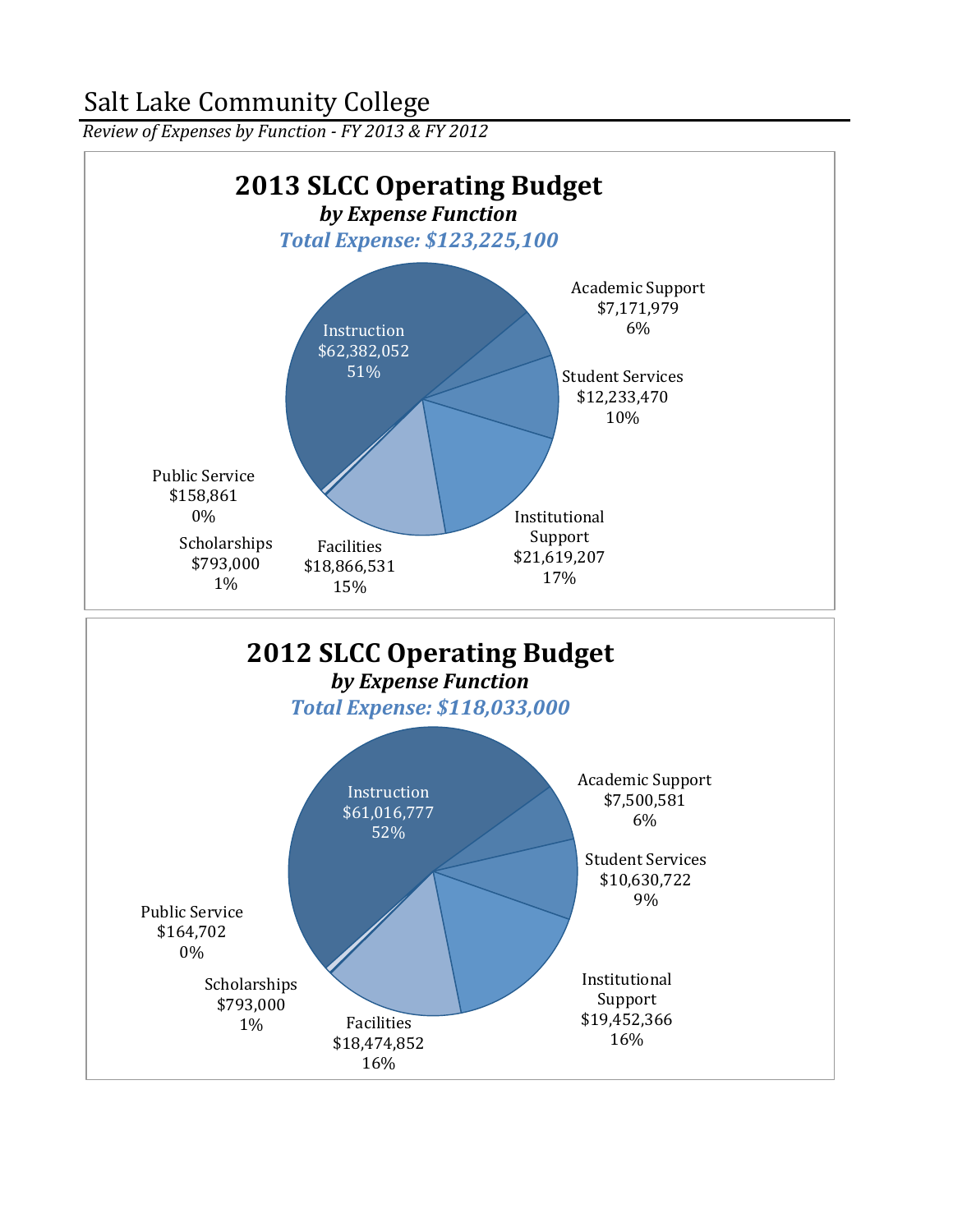*Review of Expenses by Category - FY 2013 & FY 2012* 



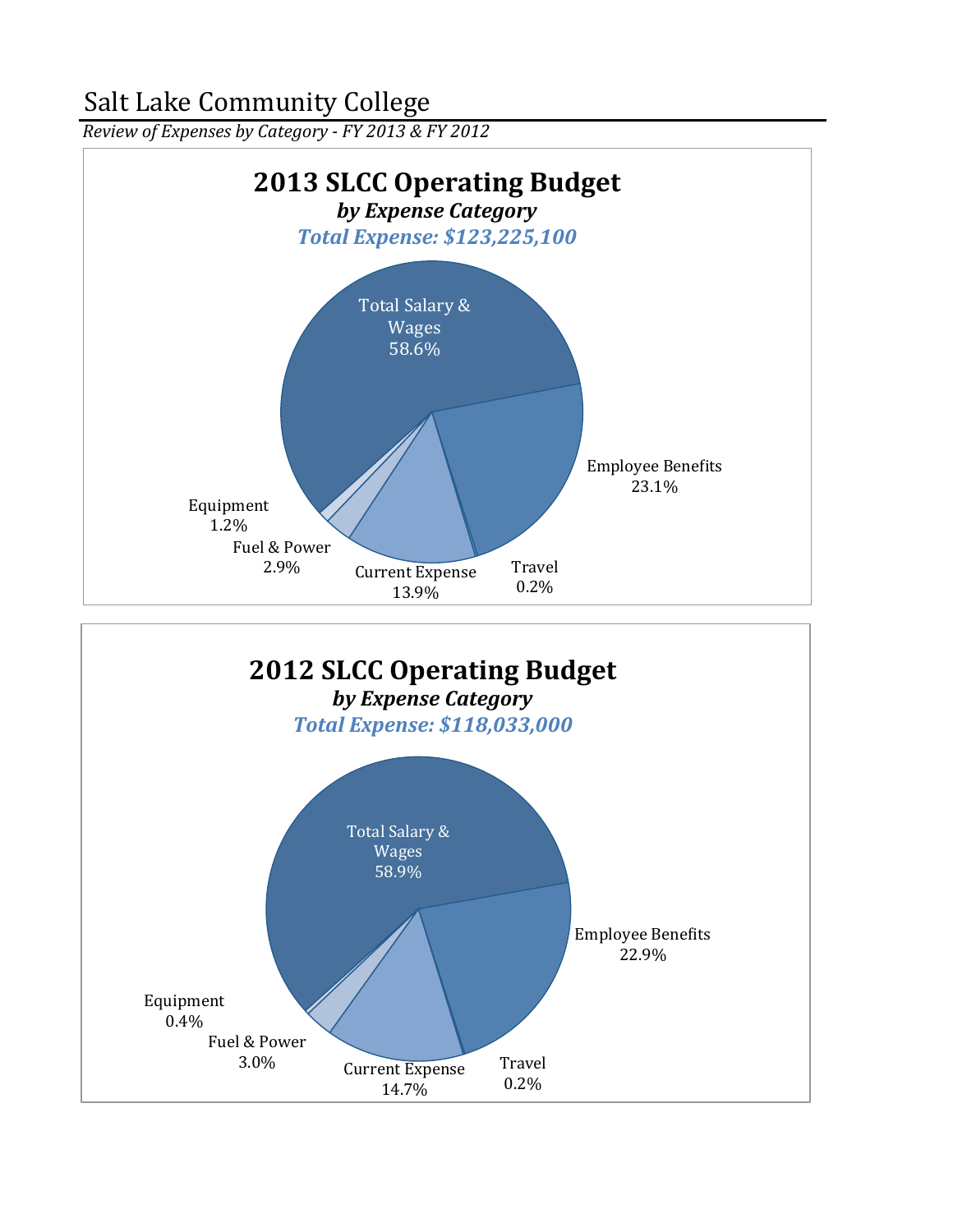*Review of Benefits as a Percentage of Total Compensation and Salaries & Wages*

|                                          |                             | <b>Utah Public Education Agencies</b>    | <b>National: Service Providing Industry</b> |                           |                                                     |  |
|------------------------------------------|-----------------------------|------------------------------------------|---------------------------------------------|---------------------------|-----------------------------------------------------|--|
|                                          | <b>SLCC</b><br>FY 13 Budget | USHE Institution Average<br>FY 13 Budget | Public Ed<br>FY 11 Actual                   | All Workers<br>March 2012 | Jr. Colleges, Colleges & Universities<br>March 2012 |  |
| Salaries & Wages % of Total Compensation | 71.72%                      | 72.60%                                   | 70.25%                                      | 71.30%                    | 71.80%                                              |  |
| Benefits % of Total Compensation         | 28.28%                      | 27.40%                                   | 29.75%                                      | 28.70%                    | 28.20%                                              |  |
|                                          |                             |                                          |                                             |                           |                                                     |  |
| Benefits % of Salaries & Wages           | 39.42%                      | 37.74%                                   | 42.36%                                      | 40.30%                    | 39.19%                                              |  |

| <b>National: Service Providing Industry</b> |                                                            |  |  |  |  |  |  |
|---------------------------------------------|------------------------------------------------------------|--|--|--|--|--|--|
| All Workers<br><b>March 2012</b>            | Jr. Colleges, Colleges & Universities<br><b>March 2012</b> |  |  |  |  |  |  |
| 71.30%                                      | 71.80%                                                     |  |  |  |  |  |  |
| 28.70%                                      | 28.20%                                                     |  |  |  |  |  |  |
|                                             |                                                            |  |  |  |  |  |  |
| 40.30%                                      |                                                            |  |  |  |  |  |  |

#### **Sources**

USHE S10 Budget Forms

USOE Superindendent Annual Report - Financial Data

Bureau of Labor Statistics Economic News Release "Employer Costs for Employee Compensation Summary" dated March 2012 - Table 10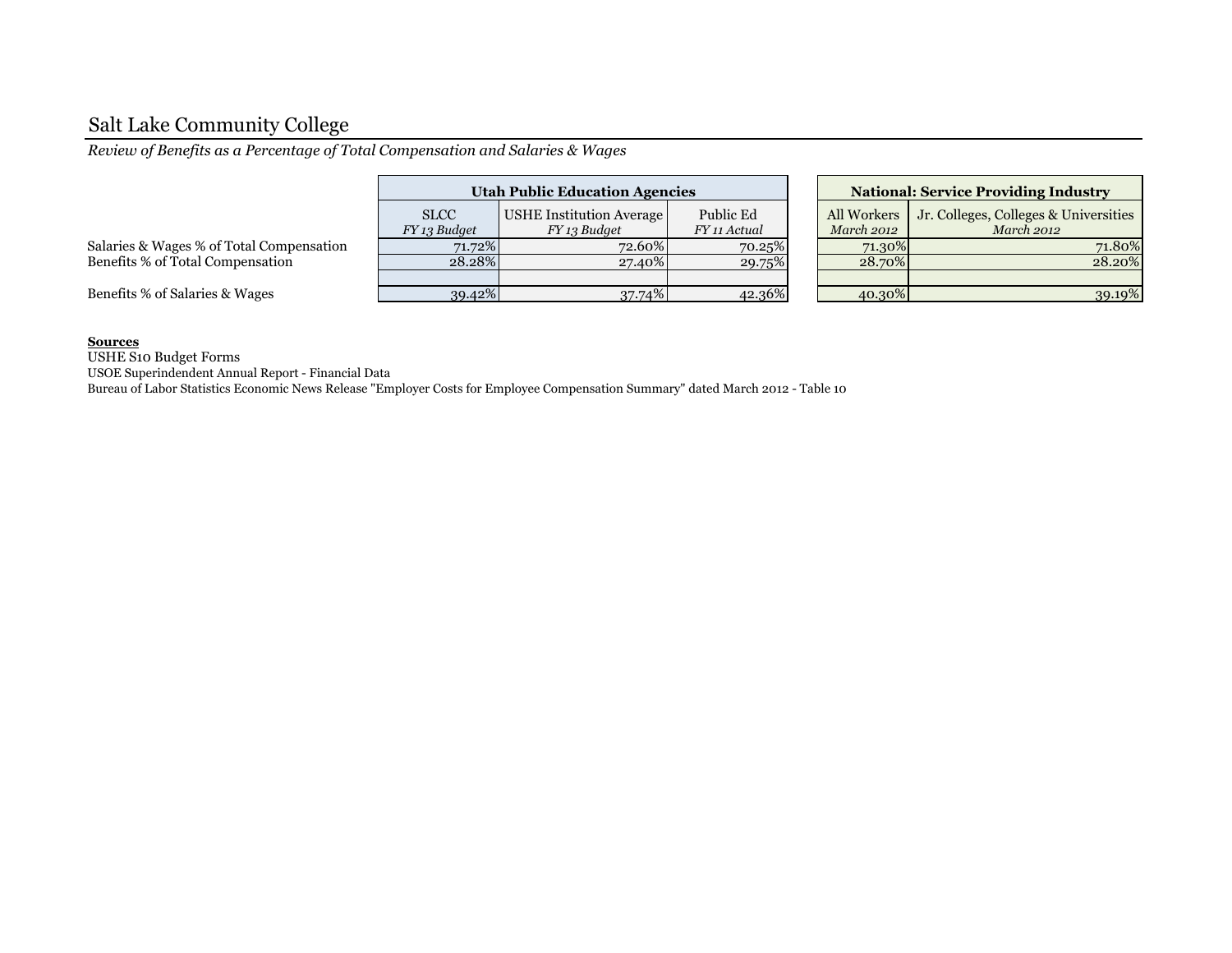#### Salt Lake Community College Board of Trustees August 2012 **2012-13 Appropriated Operating Budget** *Additional Information*

The 2012-2013 Appropriated Operating Budget at Salt Lake Community College includes legislative intent and college emphasis in the following areas:

\*The Legislature approved the following Legislative Intent Language: The Legislature intends that appropriations in this item be utilized by institutions to implement provisions in accordance with Senate Bill 97, Higher Education Mission Based Funding (2011 General Session). Consideration should be given to: student plans and tracking of student progress, requirements that students take general education courses early in their college experience, increasing the availability of courses to meet students' schedules and situations, arresting the inflationary cost increases of tuition, fees, and books, and retention and completion measures. *(General Session 2012 HB 2)*

\* The Legislature appropriated new ongoing funds to support both Equity (\$1,112,200) and Mission Based Priorities (\$472,700) for FY 2013 in the College's E&G line item. Additionally the Legislature appropriated \$119,000 in ongoing funds to support the SAT in addressing waitlisted programs and \$25,000 one-time to support higher education technology initiatives.

\* The State Board of Regents approved a 4.5% tuition increase for both credit and non-credit seeking students for FY 2012-13. The College did not recommend a corresponding second-tier increase. Associated general student fees for FY 2012-13 were decreased by \$1 per year.

\* The Legislature appropriated funding to support a 1% salary increase for all full-time and part-time employees. It did not provide funding for retirement, or health benefit increases for FY 2013. As directed by the Board of Regents, the College is using the estimated revenue proceeds from its first-tier tuition increase to address compensation related cost increases while also making plan adjustments to mitigate cost increases to the employee.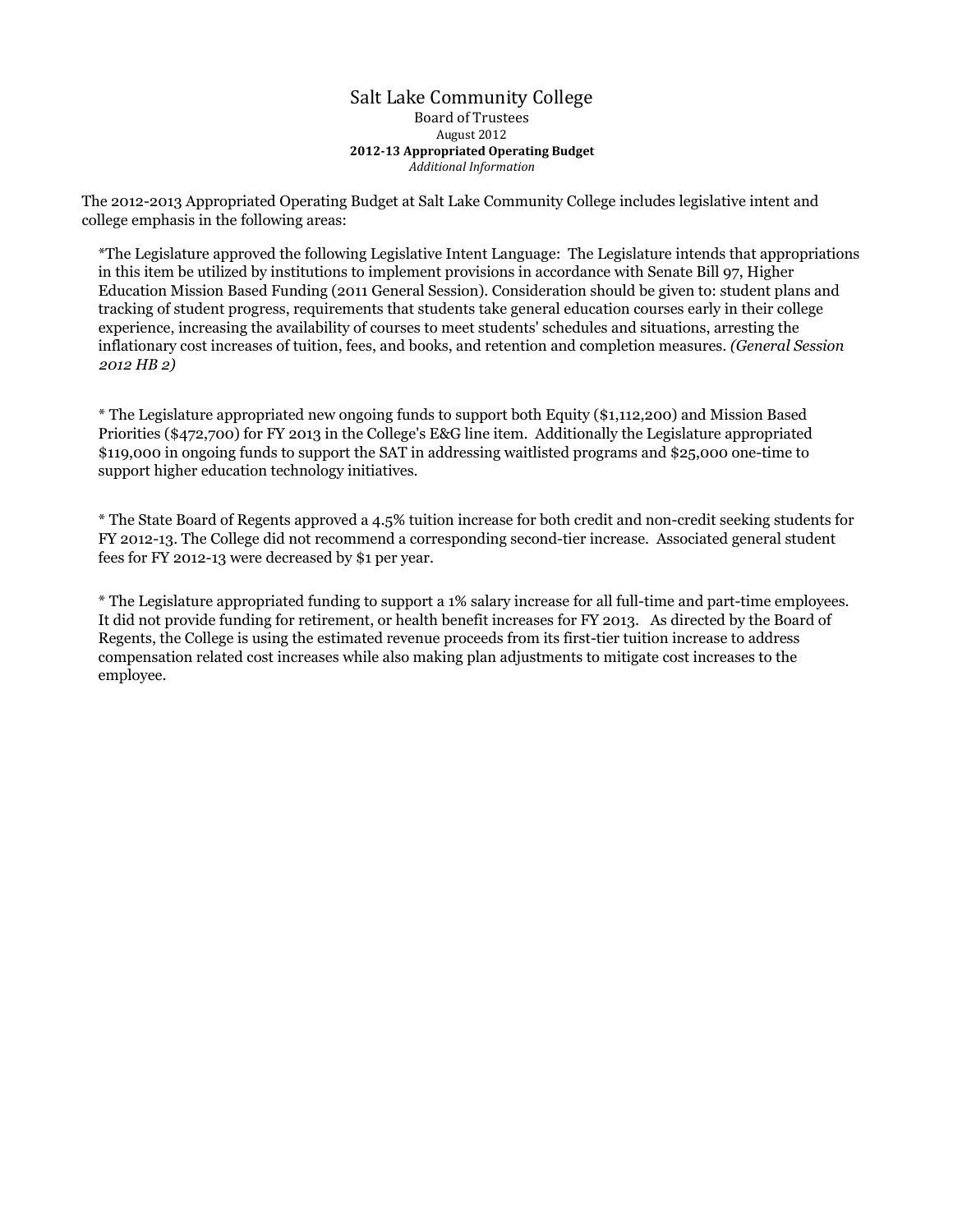|                               |                                                                                 |          | 2011-12<br><b>Revised Budget</b><br>11/9/11 | 2012-13<br><b>Proposed Budget</b><br>8/8/12 |
|-------------------------------|---------------------------------------------------------------------------------|----------|---------------------------------------------|---------------------------------------------|
| Revenues:                     |                                                                                 |          |                                             |                                             |
|                               | Prior Year Carry Forward Revenues*                                              |          | \$486,280                                   | \$349,378                                   |
|                               | <b>Interest Earnings</b><br>Unrestricted Gifts and Grants                       |          | 650,000                                     | 800,000                                     |
|                               | <b>Total Revenues</b>                                                           |          | 2,000<br>\$1,138,280                        | 2,000<br>\$1,151,378                        |
|                               |                                                                                 |          |                                             |                                             |
| Expenditures:                 | A. Academic Program Enrichment                                                  |          | \$0                                         | \$0                                         |
| <b>B.</b> Cultural Enrichment |                                                                                 |          |                                             |                                             |
|                               | Memberships                                                                     |          | 2,000                                       | 2,000                                       |
|                               | Convocation                                                                     |          | 15,000                                      | 15,000                                      |
|                               |                                                                                 | Subtotal | 17,000                                      | 17,000                                      |
|                               | C. Scholarships, Fellowships, and Student Aid<br>Federal Financial Aid Matching |          | 29,000                                      | 29,000                                      |
|                               | Quasi Endowment Scholarships                                                    |          | 6,000                                       | 6,000                                       |
|                               |                                                                                 | Subtotal | 35,000                                      | 35,000                                      |
|                               | D. Faculty/Staff Development and Recognition<br>Program Development             |          |                                             |                                             |
|                               | Conferences & Workshops                                                         |          | 15,000<br>0                                 | 15,000<br>0                                 |
|                               | Leadership Academy                                                              |          | 10,000                                      | 10,000                                      |
|                               | Professional Development Day                                                    |          | 7,000                                       | 7,000                                       |
|                               | Employee Recognition/Service Awards                                             |          | 10,000                                      | 10,000                                      |
|                               | All Personnel Meetings                                                          |          | 0                                           | 0                                           |
|                               | Faculty & Staff Development                                                     |          | 4,000                                       | 4,000                                       |
|                               | <b>Educational Reimbursement</b>                                                |          | 20,000                                      | 20,000                                      |
|                               | Divisional Activities and Support                                               |          | 26,000                                      | 26,000                                      |
|                               | Special Events                                                                  |          | 7,000                                       | 7,000                                       |
|                               | <b>Staff Association Awards</b>                                                 | Subtotal | 4,350                                       | 5,000                                       |
|                               |                                                                                 |          | 103,350                                     | 104,000                                     |
|                               | E. Campus Development                                                           |          |                                             |                                             |
|                               | <b>Community Awareness</b>                                                      |          | 15,000                                      | 15,000                                      |
|                               | Software Maintenance - TouchNet/SCT                                             |          | 77,928                                      | 82,000                                      |
|                               |                                                                                 | Subtotal | 92,928                                      | 97,000                                      |
|                               | F. Seed Money for Program Grants and Contracts<br>Consulting                    |          | 4,000                                       | 4,000                                       |
|                               | G. Fund Raising and Institutional Development                                   |          |                                             |                                             |
|                               | <b>Marketing Contingency</b>                                                    |          | 5,000                                       | 0                                           |
|                               | Donor Recognition Awards                                                        |          | 0                                           | O                                           |
|                               |                                                                                 | Subtotal | 5,000                                       | 0                                           |
|                               | H. Equipment Acquisitions                                                       |          | $\mathbf{o}$                                | O                                           |
|                               | I. Other E&G Current Operating Support                                          |          |                                             |                                             |
|                               | Auditing & Regents Support                                                      |          | 20,540                                      | 22,000                                      |
|                               | <b>Business Office Staff Support</b>                                            |          | 129,819                                     | 131,378                                     |
|                               | Food Service Chef Support                                                       |          | 24,643                                      | 35,000                                      |
|                               | LHM Entrepreneur Center O&M                                                     |          | 85,000                                      | 85,000                                      |
|                               | Bank Service/Credit Card Charges                                                |          | 620,000                                     | 620,000                                     |
|                               | Miscellaneous                                                                   |          | 1,000                                       | 1,000                                       |
|                               |                                                                                 | Subtotal | 881,002                                     | 894,378                                     |
|                               | J. Transfers to Other Funds<br><b>Quasi-Endowment Funds-Principal</b>           |          | o                                           | o                                           |
|                               | <b>Plant Funds</b>                                                              |          | 0                                           | 0                                           |
|                               |                                                                                 | Subtotal | $\mathbf{o}$                                | 0                                           |
|                               |                                                                                 |          |                                             |                                             |
|                               | <b>Total Expenditures</b>                                                       |          | \$1,138,280                                 | \$1,151,378                                 |

*Institutional Investment Income Fund Operating Budget FY 2013 & FY 2012*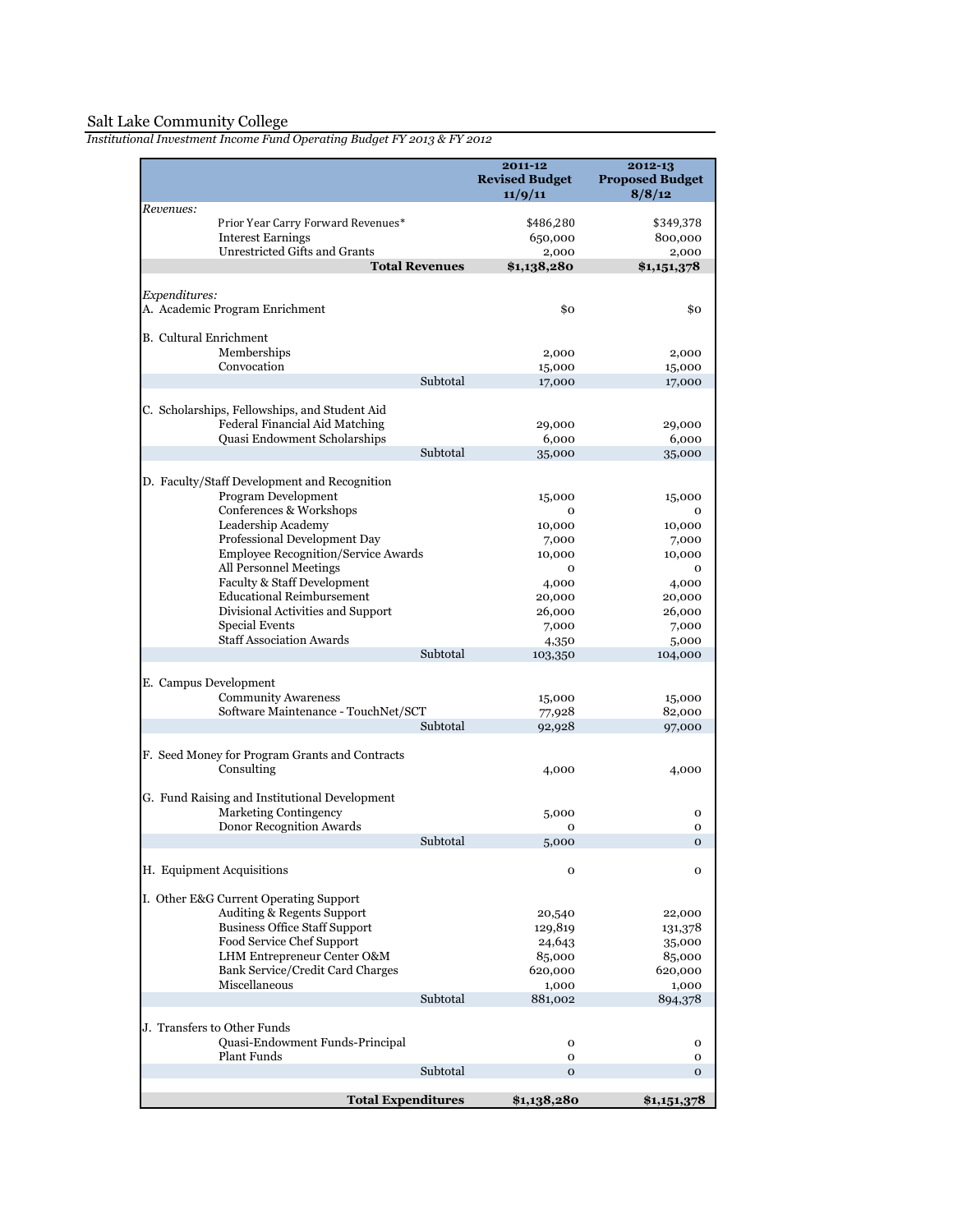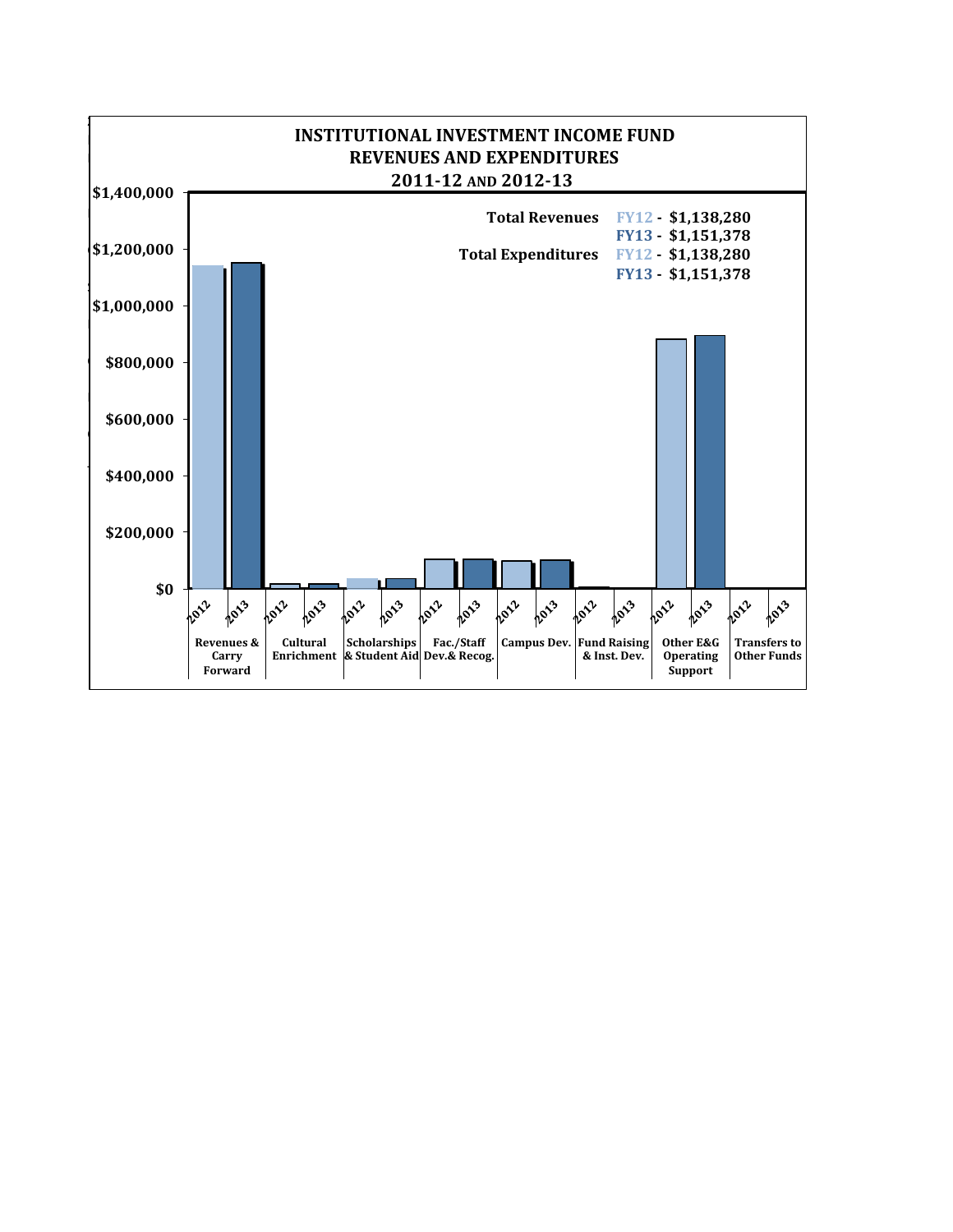### **SALT LAKE COMMUNITY COLLEGE**

#### **Board of Trustees August 8, 2012**

### **ANNUAL REVIEW OF AUXILIARY ENTERPRISES**

The Regents require each Board of Trustees to undertake an annual review of auxiliary financial operations, quality of service and management status.

"Auxiliary enterprises are operated as essential elements in support of the education, research and public service programs of the institutions. They are to be operated at a level of quality sufficient to support the objectives of the primary programs. Direct charges for services are to be sufficient to enable the auxiliary enterprises to operate on an essentially self-supporting basis wherever possible. Services provided by auxiliary enterprises may be incidentally available to members of the general public but are not to be marketed to the general public or outside organizations. All auxiliary enterprise organizations are required to comply with Policy R555, which regulates provision of facilities, goods and services which might be in competition with private enterprise." (State Board of Regents Policy and Procedures Manual, No. R550).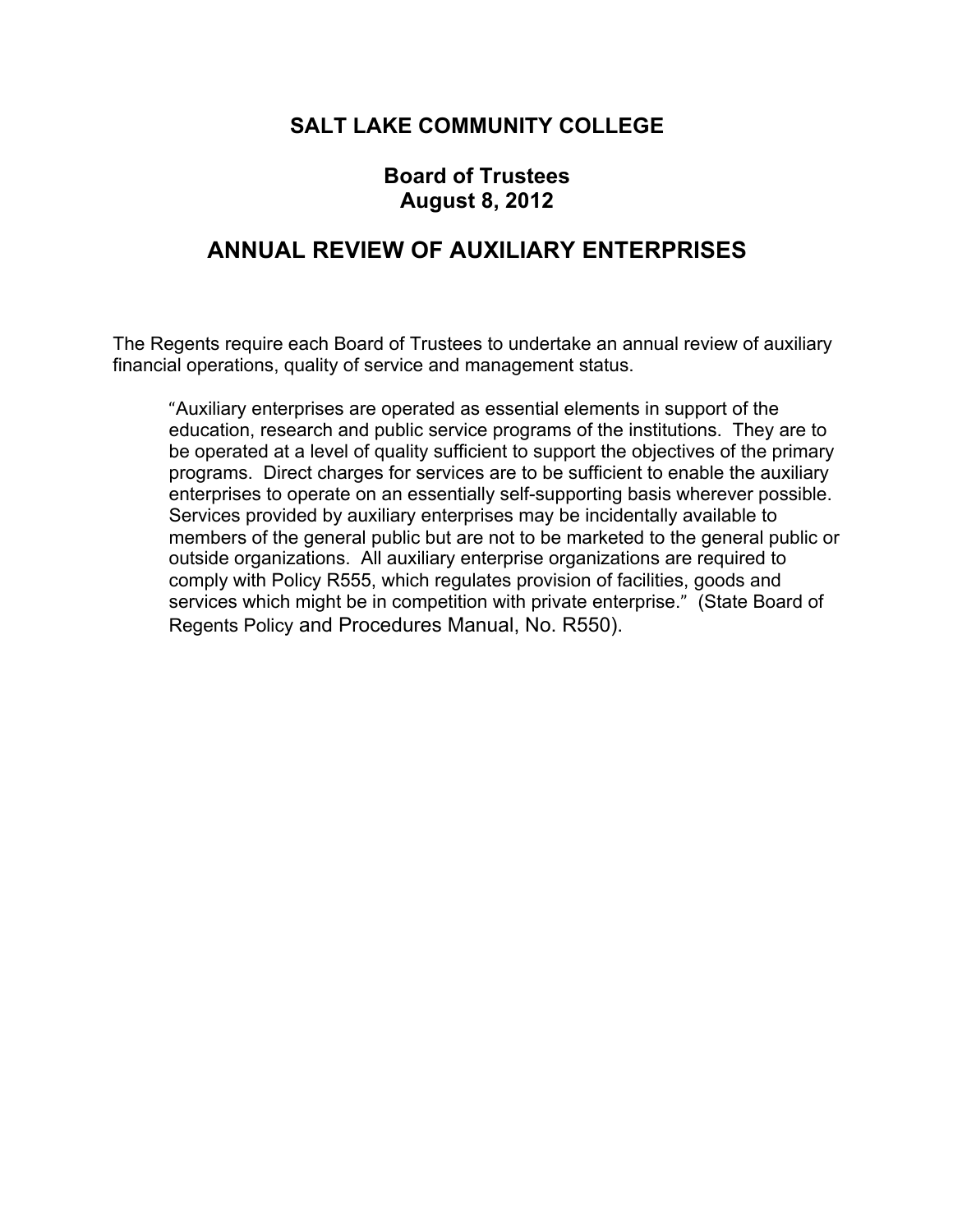*Auxiliaries Operating BudgetsFY2013 & FY2012*

|                                           | <b>STUDENT CENTER</b> |             | <b>COLLEGE STORE</b> |             | <b>FOOD SERVICE</b>           |             | <b>TOTAL AUXILIARY BUDGET</b> |              |
|-------------------------------------------|-----------------------|-------------|----------------------|-------------|-------------------------------|-------------|-------------------------------|--------------|
|                                           | FY 2011-12            | FY 2012-13  | FY 2011-12           | FY 2012-13  | FY 2011-12                    | FY 2012-13  | FY 2011-12                    | FY 2012-13   |
| Revenues:                                 |                       |             |                      |             |                               |             |                               |              |
| <b>Student Fees</b>                       | \$1,200,000           | \$1,230,000 |                      |             |                               |             | \$1,200,000                   | \$1,230,000  |
| Sales & Services                          |                       |             | \$10,000,000         | \$9,620,800 | \$1,977,600                   | \$2,027,100 | \$11,977,600                  | \$11,647,900 |
| <b>Other Sources</b>                      | \$875,000             | \$898,000   |                      |             | \$130,000                     | \$117,200   | \$1,005,000                   | \$1,015,200  |
|                                           |                       |             |                      |             |                               |             |                               |              |
| <b>TOTAL REVENUES:</b>                    | \$2,075,000           | \$2,128,000 | \$10,000,000         | \$9,620,800 | \$2,107,600                   | \$2,144,300 | \$14,182,600                  | \$13,893,100 |
| <i>Expenditures:</i>                      |                       |             |                      |             |                               |             |                               |              |
| Salaries                                  | \$440,000             | \$445,000   | \$430,000            | \$440,000   | \$215,100                     | \$219,400   | \$1,085,100                   | \$1,104,400  |
| Wages                                     | \$265,000             | \$268,000   | \$473,800            | \$478,500   | \$670,500                     | \$682,900   | \$1,409,300                   | \$1,429,400  |
| <b>Total Salaries &amp; Wages</b>         | \$705,000             | \$713,000   | \$903,800            | \$918,500   | \$885,600                     | \$902,300   | \$2,494,400                   | \$2,533,800  |
|                                           |                       |             |                      |             |                               |             |                               |              |
| <b>Employee Benefits</b>                  | \$285,000             | \$293,000   | \$275,225            | \$302,700   | \$127,950                     | \$130,500   | \$688,175                     | \$726,200    |
| <b>Total Personnel Services</b>           | \$990,000             | \$1,006,000 | \$1,179,025          | \$1,221,200 | \$1,013,550                   | \$1,032,800 | \$3,182,575                   | \$3,260,000  |
|                                           |                       |             |                      |             |                               |             |                               |              |
| Travel                                    | \$10,000              | \$6,000     | \$15,000             | \$15,000    | \$6,000                       | \$7,000     | \$31,000                      | \$28,000     |
| <b>Current Expense</b>                    | \$575,000             | \$609,000   | \$8,780,975          | \$8,359,600 | \$1,058,050                   | \$1,069,500 | \$10,414,025                  | \$10,038,100 |
| Utilities                                 | \$190,000             | \$197,000   |                      |             |                               |             | \$190,000                     | \$197,000    |
| Equipment                                 | \$10,000              | \$10,000    | \$25,000             | \$25,000    | \$30,000                      | \$35,000    | \$65,000                      | \$70,000     |
| <b>Auxiliary Indirect Cost Allocation</b> | \$300,000             | \$300,000   |                      |             |                               |             | \$300,000                     | \$300,000    |
| <b>Total Other Expenses</b>               | \$1,085,000           | \$1,122,000 | \$8,820,975          | \$8,399,600 | \$1,094,050                   | \$1,111,500 | \$11,000,025                  | \$10,633,100 |
|                                           |                       |             |                      |             |                               |             |                               |              |
| <b>TOTAL EXPENDITURES:</b>                | \$2,075,000           | \$2,128,000 | \$10,000,000         |             | $ $9,620,800 \mid $2,107,600$ | \$2,144,300 | \$14,182,600                  | \$13,893,100 |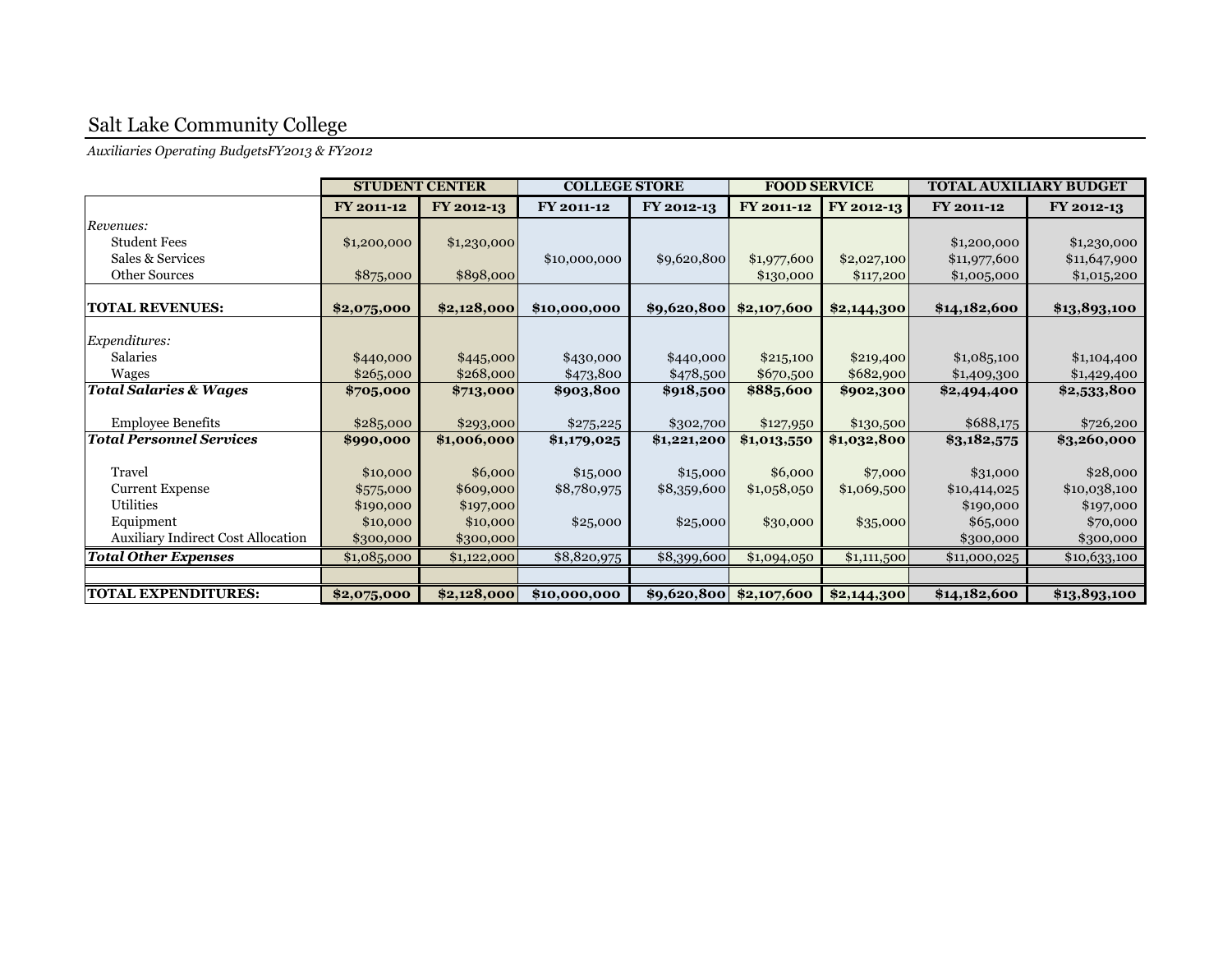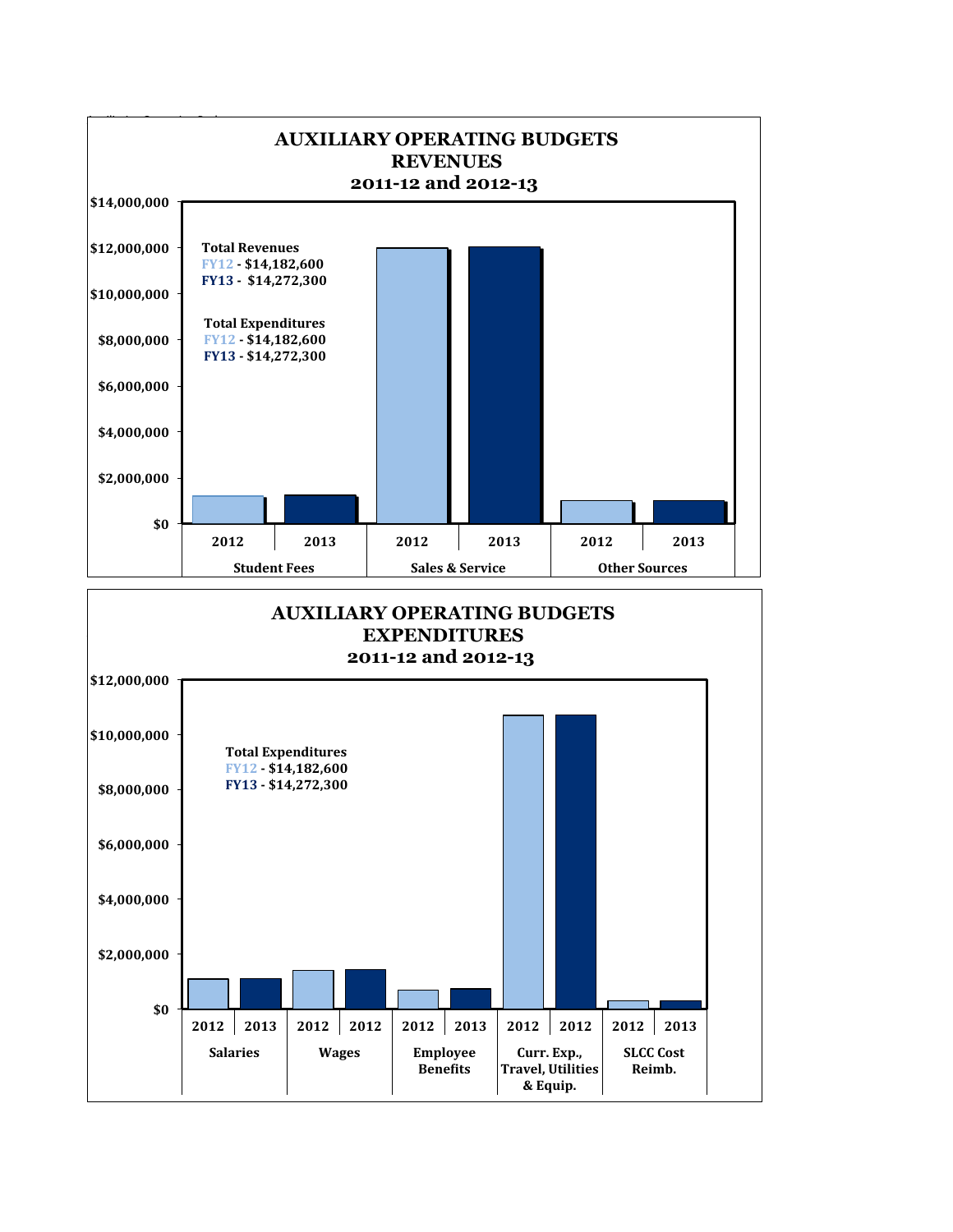#### **Salt Lake Community College Board of Trustees Auxiliary Enterprises Additional Information**

#### **Accomplishments of the Auxiliary Services during 2011-12 include the following:**

#### **Food Services**

- All Food Service locations at various campuses were placed under the same leadership creating a unified Food Service and providing consistency to all Food Service operations.
- Cut Food Service net income loss from last year by 50%.
- Created and completed construction for a catering/bookkeeping office on the second floor of the Student Center to facilitate communication and centralize financial operations. Student Center Room 217, temporarily used as the catering/bookkeeping office, is now available again for conferences and meetings.
- Participated in three National Association of College and University Food Services (NACUFS) management training institutes and symposia.

#### **Bookstore**

- Worked with academic division heads to obtain commitments for the Guaranteed Textbook Program.
- Enhanced textbook rental options in the store.
- Increased the number of e-book offerings to 60 titles.

#### **Student Center**

- Completed a remodel project in the Oak Room to open up space and make it more inviting and usable.
- Completed a remodel project in Parlors A and B to update and expand the space.
- Completed a remodel project to make access to the second floor elevator in the Student Center more accessible to wheelchairs and carts.
- Refinished the Student Center north and south stairways with granite to improve the appearance and facilitate cleaning.

#### **Projects and Plans for 2012-13:**